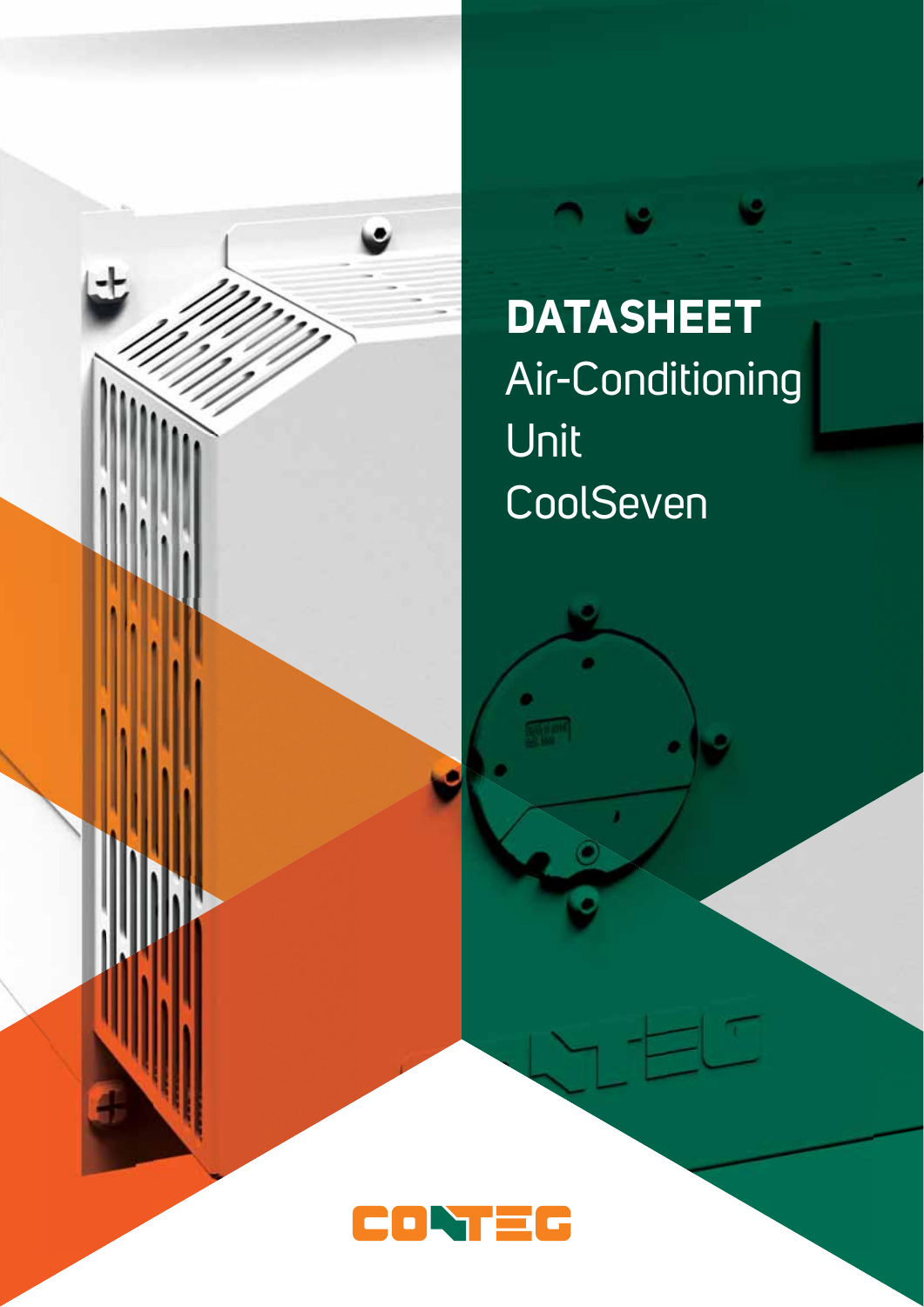# PRECISION COOLING AND CONTROLLED AIRFLOW **COOLSEVEN** AIR-CONDITIONING UNIT



*PREMIUM RSF rack + CoolSeven unit*

The **CoolSeven** unit with direct expansion represents a tupe of unit with precision cooling inside racks. CoolSeven is a 7U tall indoor unit integrated into 19" racks and utilizing a split cooling sustem composed of two components—an indoor and an outdoor unit.

## MAIN ADVANTAGES

- Unit is a direct expansion type which provides precision cooling inside racks
- Compatible with all 19" IT racks
- Individual cooling control on rack level
- **EC** fans with very low power consumption
- Heat dissipation directly from the racks to outside areas Š
- S Precise and fluent cooling capacity control corresponding to air temperature
- A variant of the outdoor unit for very low temperatures is available
- > Can operate without filters
- A wide selection of accessories
- Capable of communicating with a monitoring system (for example, CONTEG Pro Server) s
- **Emergency door opening function when the emergency temperature is exceeded. Compatible** with the EOS—Emergency opening system.

## SUITABLE FOR

- > Office spaces
- IT racks or compact data centers (MCL—Modular closed loop)
- $\blacktriangleright$  Racks with insufficient or no air-conditioning
- $\blacktriangleright$ Dusty environments



*CoolSeven*

### **DESCRIPTION**

- The CoolSeven unit operates on the direct expansion principle, circulating the coolant between the indoor and outdoor units. The outdoor compressor unit is equipped with a BLDC inverter compressor, which allows for automatic cooling capacity control (up to 8 kW). Thanks to the indoor and outdoor units being separated, there is no need for additional room air conditioning.
- The CoolSeven unit is designed for integration into 19" racks, with a height of seven rack units (7RU). Apart from the refrigerant piping, power supply and communications sources, the unit must also be connected to a condensate drainage.
- The highly efficient evaporator of the indoor air-conditioning unit features a special hydrophilic surface that retains condensate droplets, while the EC fans

maintain very low power consumption.

• Airflow and cooling capacity are automatically controlled by an integrated control unit with proprietary CONTEG software. The unit is equipped with a compact LCD for checking and monitoring cooling parameters. To communicate with BMS systems, the unit is equipped with an integrated MODBus RTU interface; alternatively, the unit can also be equipped with a network card (SNMP, WEB server, Logger, E-mail, FTP PUSH, MODBus TCP/ IP, BACnet…).

• Setting up the CoolSeven unit is very user-friendly, yet advanced, more complex functions are also available. Initial start-up and subsequent operation are therefore very easy and efficient.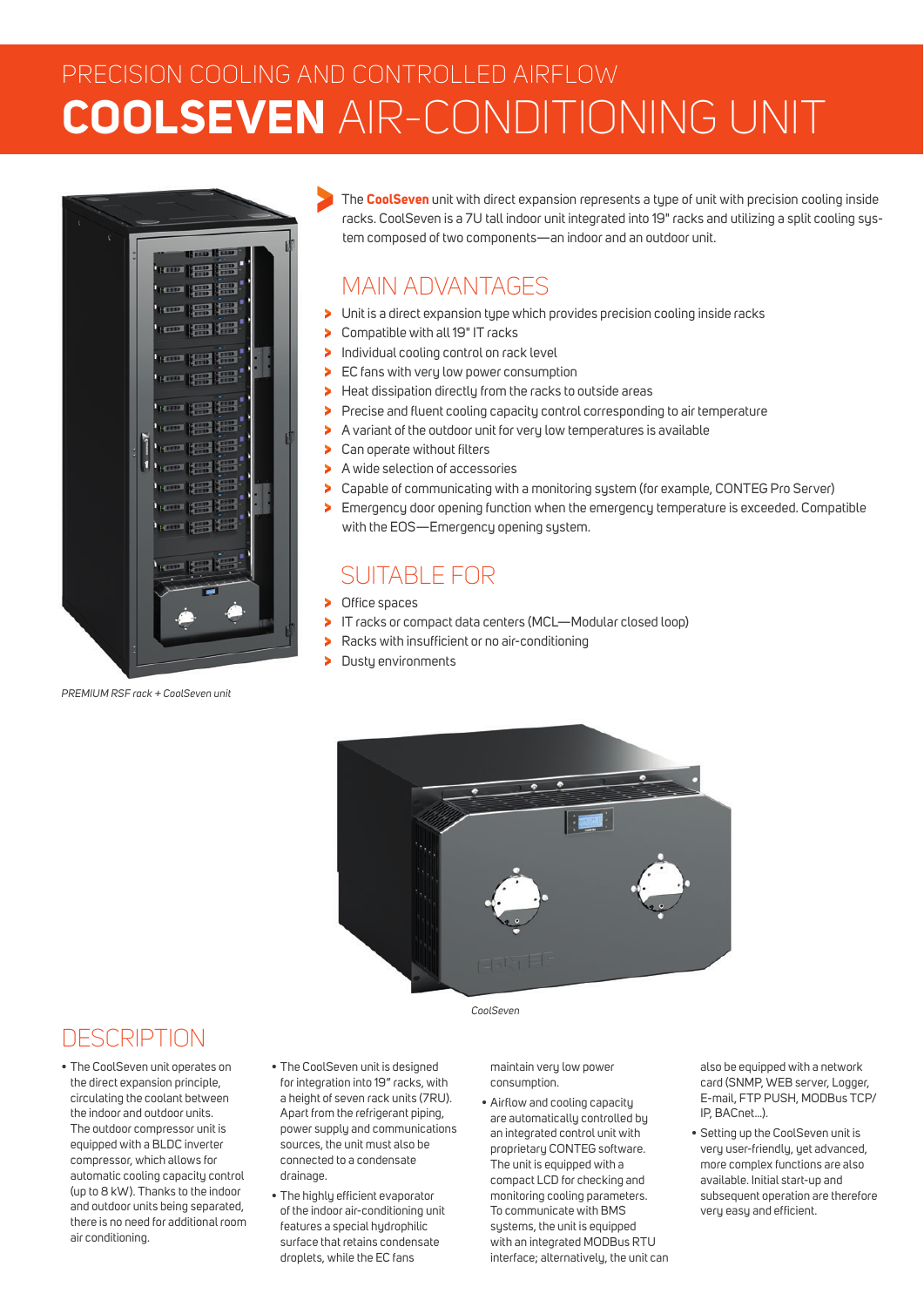| COOLSEVEN-AC-C7-DX-XXXXXXX    |         |                          |
|-------------------------------|---------|--------------------------|
| Indoor unit                   | Code    | AC-C7-DX-xxxxxxx         |
| Connected outdoor unit        | Code    | AC-ODX-07-xxxxx          |
| Cooling system                |         | Direct expansion         |
| Architecture                  |         | Open/closed              |
| Capacity regulation           |         | 11-100 %                 |
| Nominal cooling capacity      | kW      | 8,1                      |
| Nominal net cooling capacity  | kW      | 7,5                      |
| Power supply                  | V/ph/Hz | 230/1/50-60              |
| Running current *             | A       | 2,6                      |
| Maximum current               | A       | 2,7                      |
| Nominal power consumption *   | W       | 613                      |
| Maximum air flow              | $m^3/h$ | 1791                     |
| Number of fans                | pcs     | 2                        |
| Motor fan technology          |         | EC                       |
| Refrigerant type              |         | <b>R410A</b>             |
| Filter class                  |         | without filter           |
| Sound pressure level Lw(A) ** | dB      | $30 - 52$                |
| Width                         | mm(in)  | 482,6 (19" installation) |
| Height                        | mm(U)   | 311 (7U installation)    |
| Depth                         | mm      | 624                      |
| Weight                        | kg      | 29,8                     |
| Supply pipe diameter and type | mm      | 12                       |
| Return pipe diameter and type | mm      | 16                       |

\* Values at stable 80% output. \*\* Depends on rack and fans' RPM.





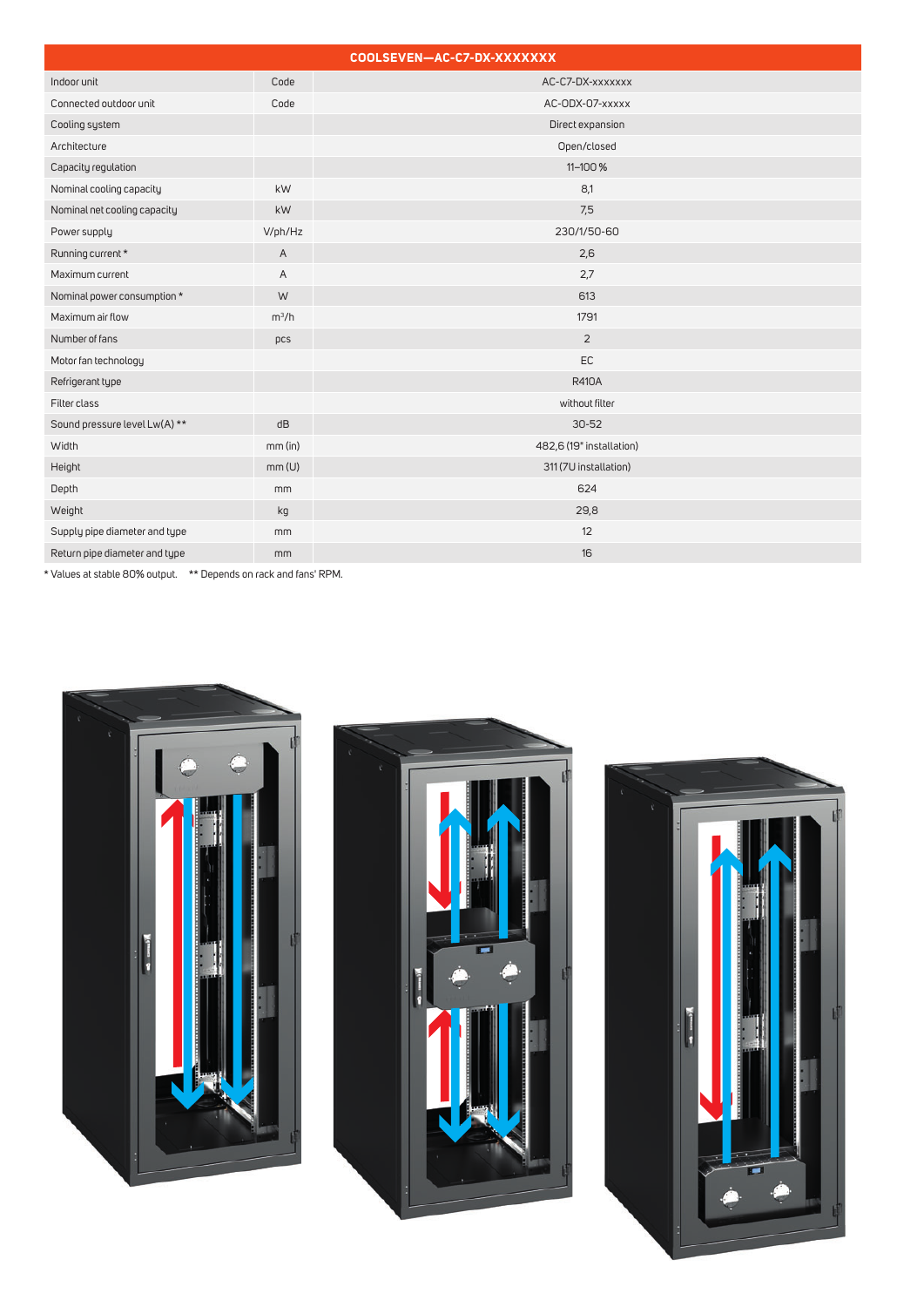## COOLSEVEN AIR-CONDITIONING UNIT **ACCESSORIES**

### **LCD DISPLAY**

The unit is equipped with a compact LCD for checking and monitoring cooling parameters.



**CONDENSATE PUMP**

- All CONTEG units can be connected to a standard gravity drainage system.
- If such a system is not available, it is possible to drain water with a condensate pump.
- Each unit equipped with a pump includes a water level sensor to start the pump.
- Units without a pump are always equipped

with a water level sensor capable of powering down the unit when the water level in the condenser reaches a critical level, triggering an alarm.



### **"pCO WEB" COMMUNICATION CARD**

- Enables additional individual communication (monitoring and control).
- Communication via Ethernet network protocols.
- Functions: Web server, E-mail, FTP, SNMP, BACNet, ModBus TCP/IP and others.



#### **DUAL POWER SUPPLY**

- Electrical switchboard for two power supply systems.
- This device allows the unit to be supplied from two independent sources.



### **Part number on request.**

Please contact our sales or technical team **www.conteg.com/contacts**